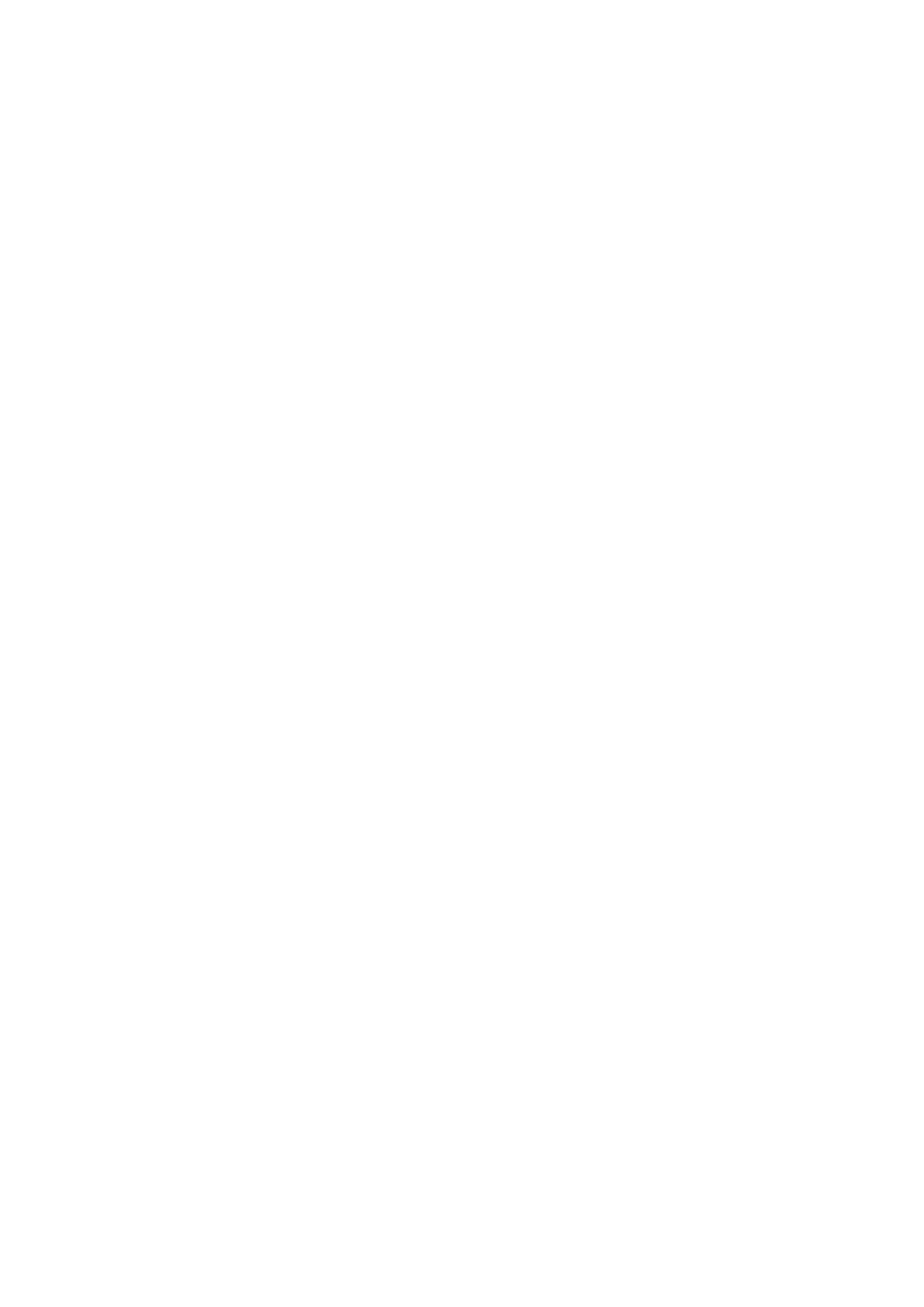

# **NORTHERN TERRITORY OF AUSTRALIA** \_\_\_\_\_\_\_\_\_\_\_\_\_\_\_\_\_\_\_\_\_\_\_\_\_\_\_\_\_

### **Subordinate Legislation No. 4 of 2016\*** \_\_\_\_\_\_\_\_\_\_\_\_\_\_\_\_\_\_\_\_\_\_\_\_\_\_\_\_\_

# *Alcohol Mandatory Treatment Regulations*

I, John Laurence Hardy, Administrator of the Northern Territory of Australia, acting with the advice of the Executive Council, make the following regulations under the *Alcohol Mandatory Treatment Act*.

Dated 9 March 2016

J. L. HARDY Administrator

By His Honour's Command

P. D. STYLES Minister for Business acting for Minister for Health

\* Notified in the *Northern Territory Government Gazette* on 16 March 2016.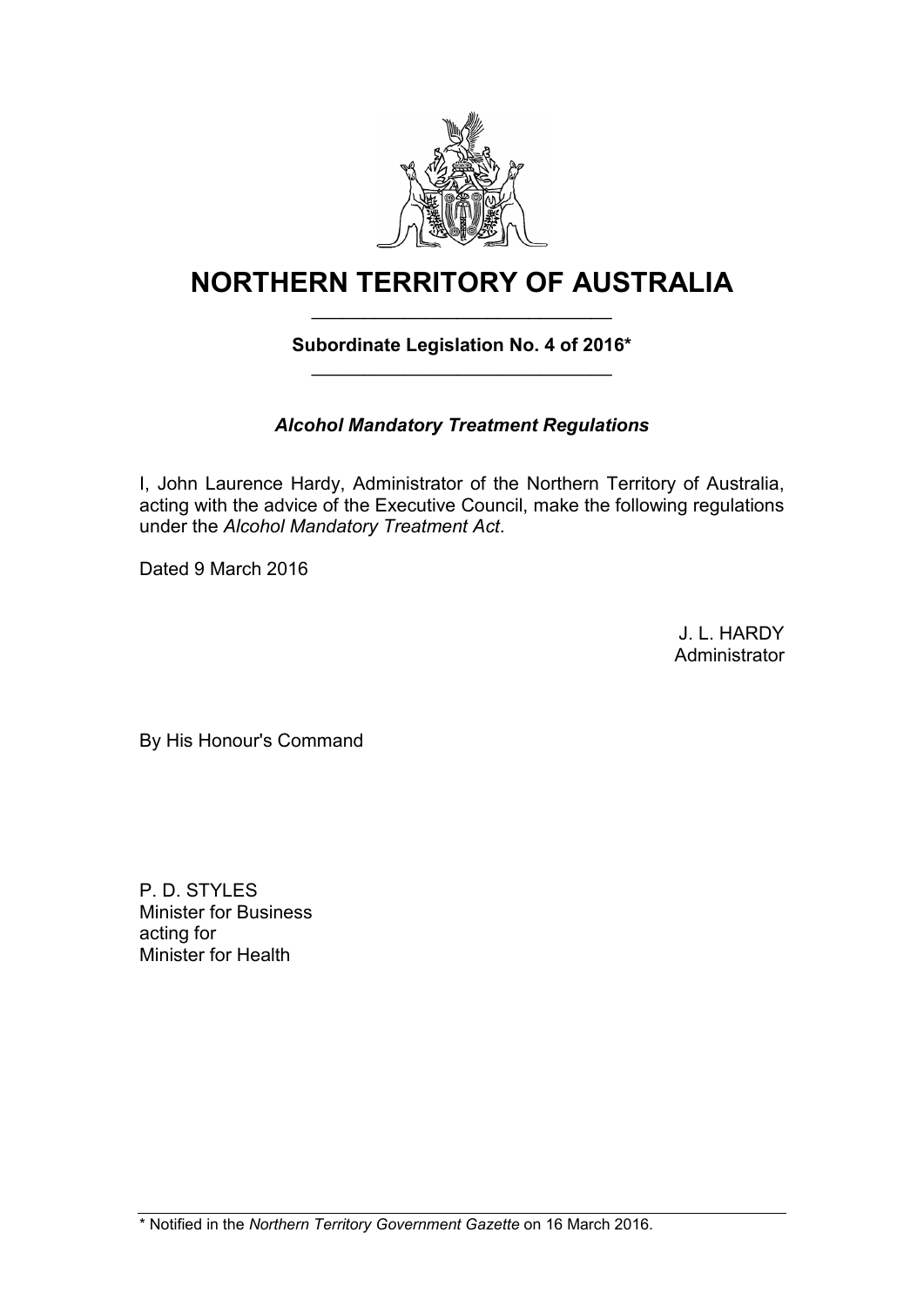### **Part 1 Preliminary matters**

#### **1 Citation**

These Regulations may be cited as the *Alcohol Mandatory Treatment Regulations*.

#### **2 Definitions**

In these Regulations:

*practitioner* means a medical practitioner who is:

- (a) a fellow of the Royal Australian and New Zealand College of Psychiatrists; or
- (b) a fellow of the Royal Australasian College of Physicians.

*transport assessment authorisation* means a written authorisation for an authorised officer to locate and take to a specified assessment facility a person who has been referred by a practitioner to a senior assessment clinician for an assessment.

### **Part 2 Referral for assessment**

#### **3 Purpose of Part**

The purpose of this Part is to prescribe procedures for section 8(1)(d) of the Act.

#### **4 Referral to senior assessment clinician for assessment by practitioner**

- (1) A practitioner may refer a person to a senior assessment clinician for an assessment if, after meeting with the person, whether in person or by audiovisual link, the practitioner is satisfied that:
	- (a) the person is misusing alcohol; and
	- (b) the person requires treatment; and
	- (c) the person consents to the assessment.
- (2) However, the practitioner must not refer the person if the practitioner reasonably believes the person is a person in relation to whom a mandatory treatment order must not be made under section 9(2) of the Act.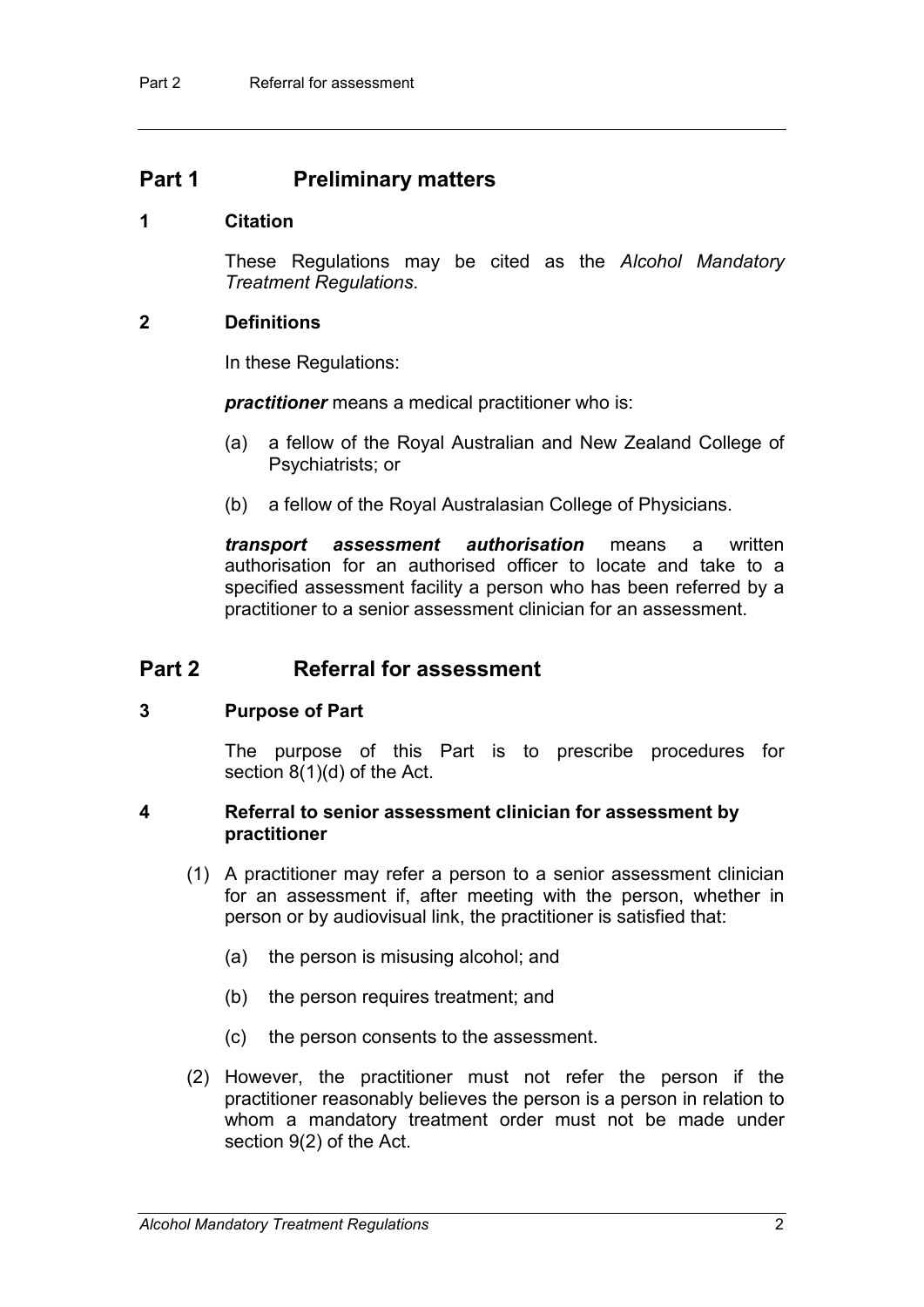(3) A referral must be made in writing and sent to a senior assessment clinician.

#### **5 Admission to assessment facility**

On receiving a referral under regulation 4, a senior assessment clinician must take reasonable steps to contact the person referred to arrange:

- (a) a time for the person to be admitted to an assessment facility, which should be within 21 days of the date of the referral; and
- (b) transport to the assessment facility.

#### **6 Transport assessment authorisation**

- (1) This regulation applies if:
	- (a) a senior assessment clinician has received a referral in relation to a person; and
	- (b) the senior assessment clinician has not been able to contact the person as mentioned in regulation 5; and
	- (c) a period of at least 21 days has elapsed from the date of the referral.
- (2) The senior assessment clinician may request the Tribunal to issue a transport assessment authorisation in relation to the person.
- (3) The Tribunal may issue a transport assessment authorisation to the senior assessment clinician in relation to the person.
- (4) A transport assessment authorisation remains in force for 30 days after it is issued.

#### **7 Locating and taking person to assessment facility under transport assessment authorisation**

- (1) This regulation applies if the Tribunal issues a transport assessment authorisation to a senior assessment clinician in relation to a person.
- (2) The senior assessment clinician must ensure an authorised officer takes reasonable steps to locate the person.
- (3) Subject to subregulation (4), if the authorised officer locates the person, the authorised officer must take the person to an assessment facility specified in the transport assessment authorisation.